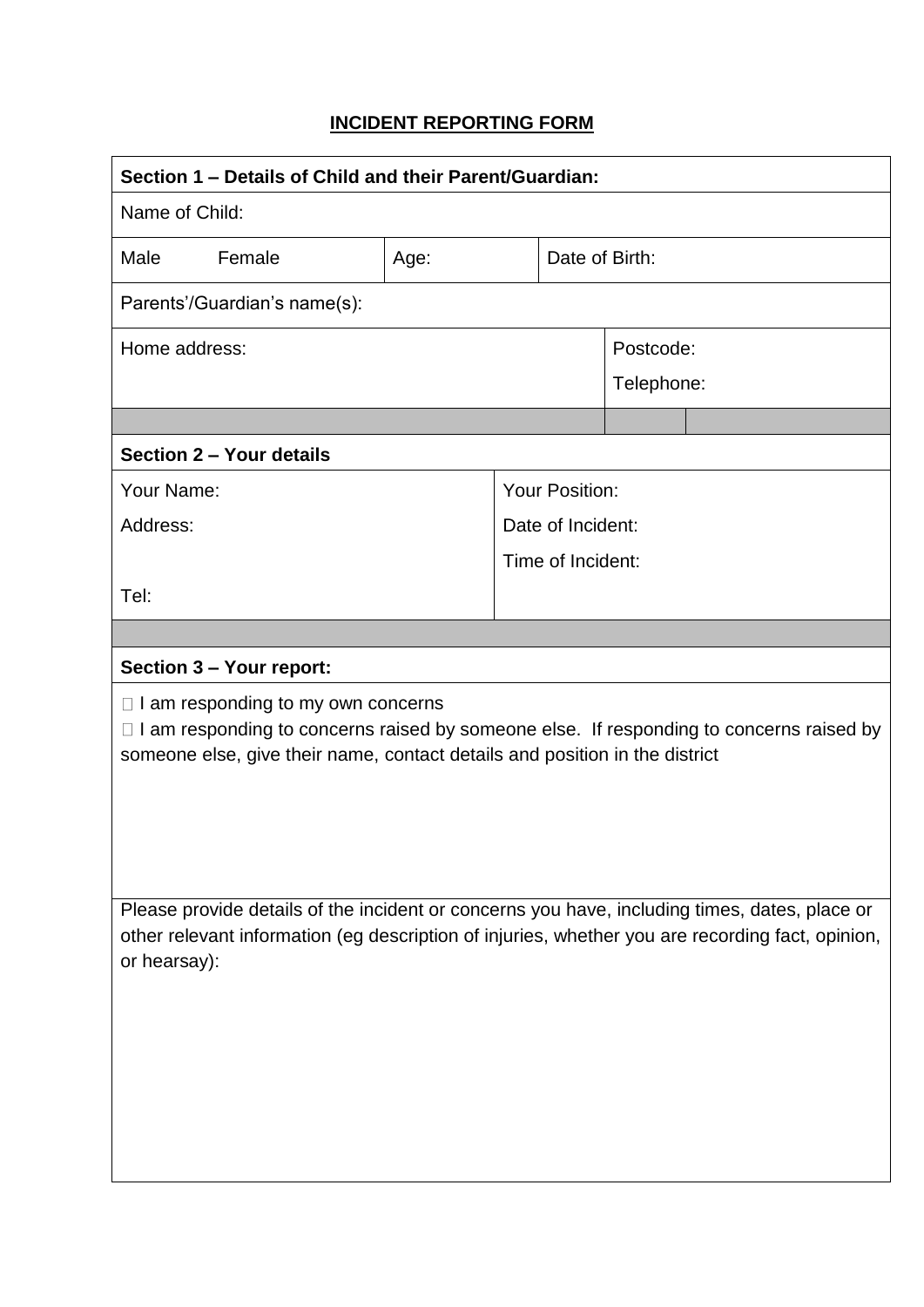|                                                                                                                                                                  |                                                                                  | It may not be appropriate to ask for the child's account – instead report the matter straight                                                                                  |  |  |  |
|------------------------------------------------------------------------------------------------------------------------------------------------------------------|----------------------------------------------------------------------------------|--------------------------------------------------------------------------------------------------------------------------------------------------------------------------------|--|--|--|
|                                                                                                                                                                  | away. If it is appropriate, or the child is raising the concern with you ensure: |                                                                                                                                                                                |  |  |  |
| • You reassure the young person<br>• Are honest and do not made promises you cannot keep<br>• You avoid closed questions and ask as few as questions as possible |                                                                                  | • You explain why you may have to tell other people in order to stop what's happening<br>• You encourage the child to use their own words and write down exactly what they say |  |  |  |
| Details of person alleged to have caused the incident/injury if known:                                                                                           |                                                                                  |                                                                                                                                                                                |  |  |  |
| Name:                                                                                                                                                            |                                                                                  | Date of Birth/Approx Age:                                                                                                                                                      |  |  |  |
| Address:                                                                                                                                                         |                                                                                  |                                                                                                                                                                                |  |  |  |
|                                                                                                                                                                  |                                                                                  |                                                                                                                                                                                |  |  |  |
| Contact details of any witnesses to the incident(s):                                                                                                             |                                                                                  |                                                                                                                                                                                |  |  |  |
| Name:                                                                                                                                                            | Tel:                                                                             |                                                                                                                                                                                |  |  |  |
| Address:                                                                                                                                                         |                                                                                  |                                                                                                                                                                                |  |  |  |
|                                                                                                                                                                  |                                                                                  |                                                                                                                                                                                |  |  |  |
| Name:                                                                                                                                                            | Tel:                                                                             |                                                                                                                                                                                |  |  |  |
| Address:                                                                                                                                                         |                                                                                  |                                                                                                                                                                                |  |  |  |
| Have you spoken to parents?                                                                                                                                      | Yes                                                                              | <b>No</b>                                                                                                                                                                      |  |  |  |
|                                                                                                                                                                  |                                                                                  | If yes, what was said? NB: It may not be appropriate for you to speak with parents.                                                                                            |  |  |  |
|                                                                                                                                                                  |                                                                                  |                                                                                                                                                                                |  |  |  |
|                                                                                                                                                                  |                                                                                  |                                                                                                                                                                                |  |  |  |
|                                                                                                                                                                  |                                                                                  |                                                                                                                                                                                |  |  |  |
|                                                                                                                                                                  |                                                                                  |                                                                                                                                                                                |  |  |  |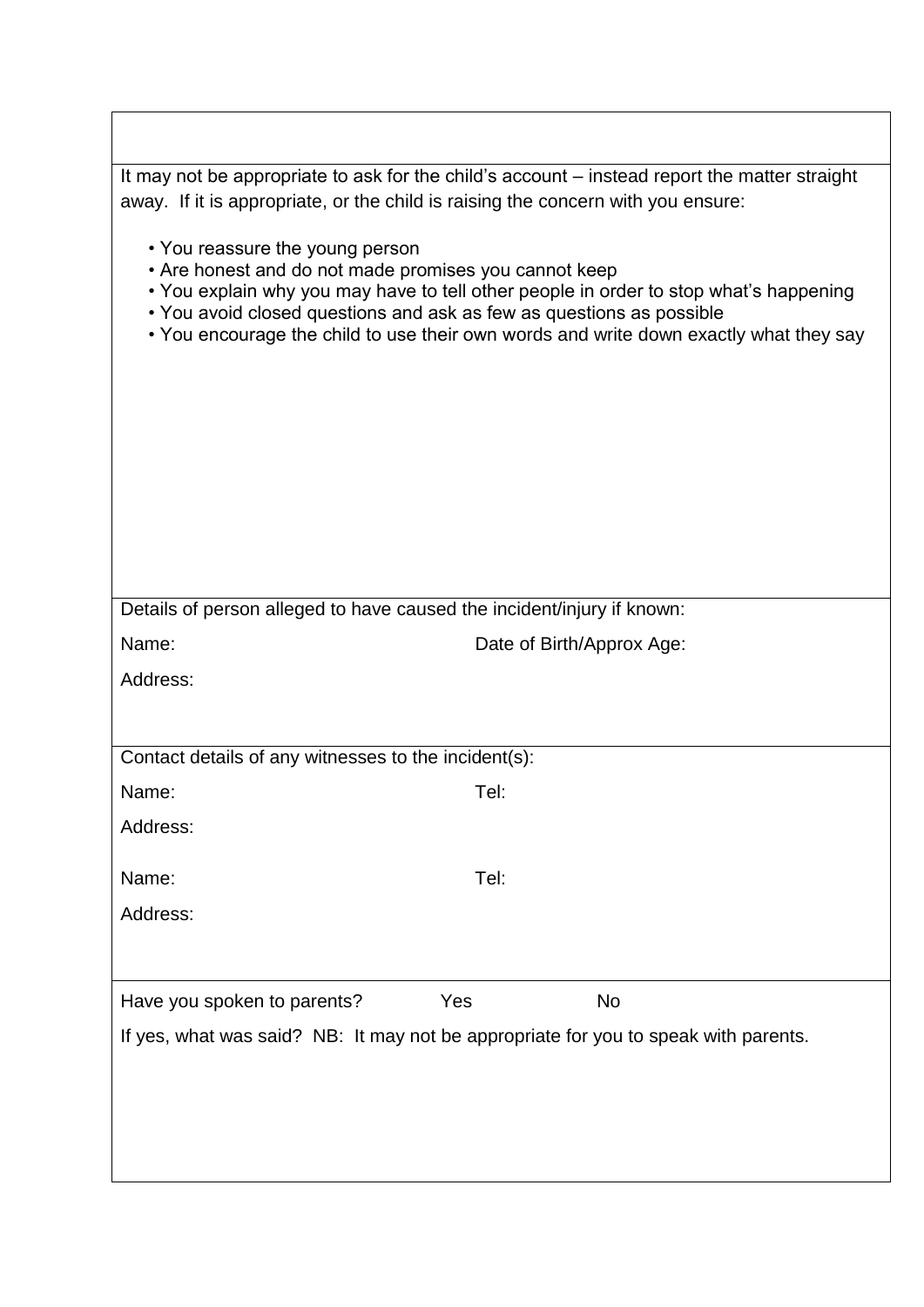Have you spoken to the child? Yes No

If yes, what was said? NB: It may not be appropriate for you to speak with the child.

Have you spoken to the person the allegations are being made against? Yes No If no, DO NOT approach them or let them know you have concerns. If yes, what was said?

Please provide details of any further action taken to date:

| Have you informed the statutory authorities? If so, give details of the person you spoke to. |  |  |  |
|----------------------------------------------------------------------------------------------|--|--|--|
|                                                                                              |  |  |  |
|                                                                                              |  |  |  |

Children's Social Care Yes/No Police Yes/No LADO Yes/No Name: Contact Number:

## **Data Protection**

The England and Wales Cricket Board will each use the information in this form (together with other information they obtain as a result of any investigation) to investigate the alleged incident, to follow the "Safe Hands Policy" and to take whatever action is deemed appropriate. This may involve disclosing certain information to a number of organisations and individuals including relevant clubs and County Boards, individuals that are subject of an investigation and/or governmental authorities such as the police, children's social care, the Courts and/or probation officers and, potentially to legal and other advisers involved in an investigation.